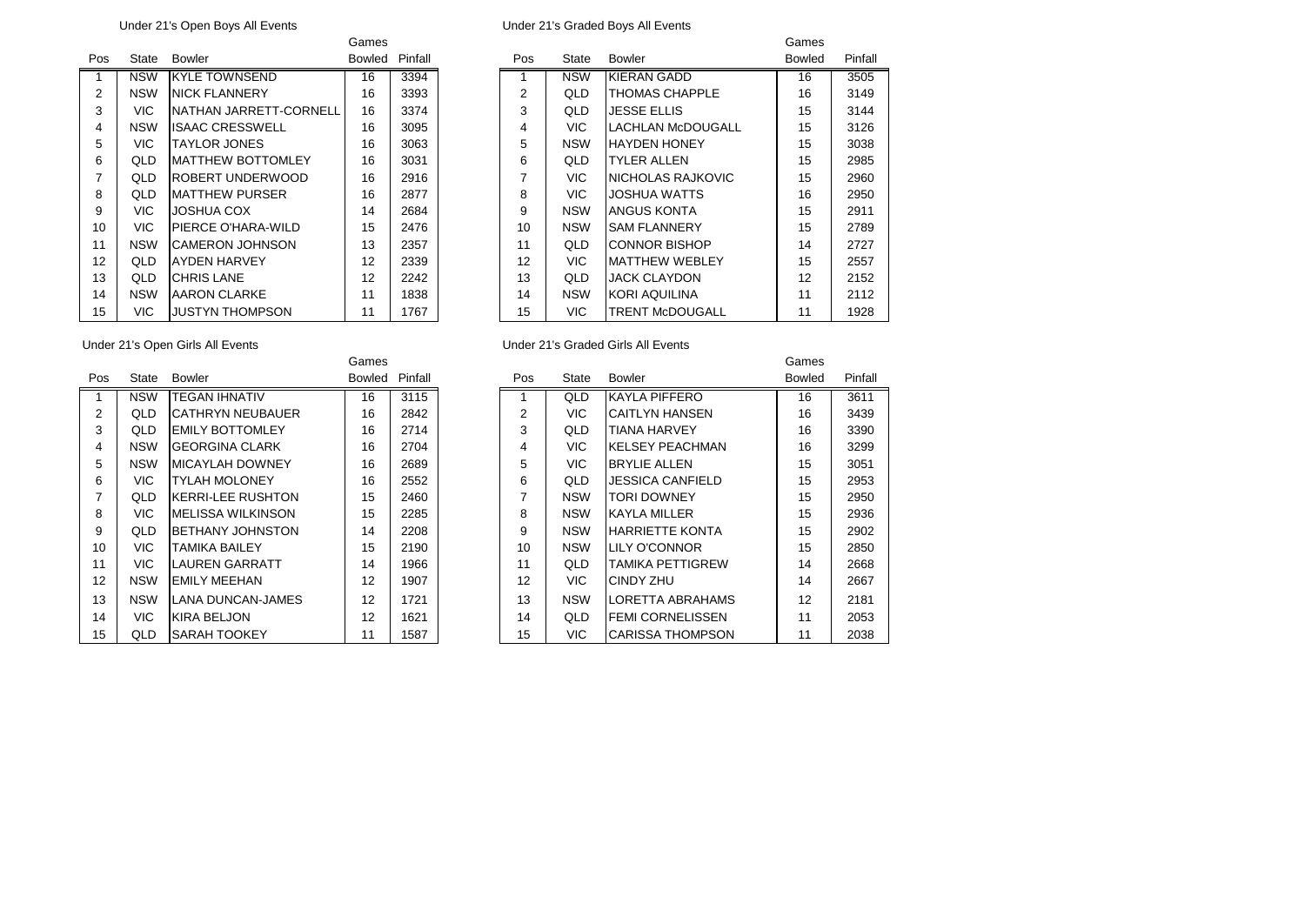| Graded Mens All Event: |  |  |  |
|------------------------|--|--|--|
|------------------------|--|--|--|

|                |              |                        | oanivo |         |
|----------------|--------------|------------------------|--------|---------|
| Pos            | <b>State</b> | <b>Bowler</b>          | Bowled | Pinfall |
| 1              | <b>VIC</b>   | <b>ASHLEY STACE</b>    | 16     | 3766    |
| 2              | QLD          | <b>GRANT HOLD</b>      | 16     | 3606    |
| 3              | <b>VIC</b>   | NATHAN THOMPSON        | 16     | 3528    |
| 4              | QLD          | <b>JUSTIN EDWARDS</b>  | 16     | 3491    |
| 5              | QLD          | <b>RYAN BAGLEY</b>     | 16     | 3461    |
| 6              | <b>NSW</b>   | <b>SHAUN CUMMINGS</b>  | 16     | 3369    |
| $\overline{7}$ | <b>VIC</b>   | RORY GULA              | 16     | 3311    |
| 8              | QLD          | DANIEL WILSON          | 15     | 3238    |
| 9              | QLD          | <b>GRAEME MORGAN</b>   | 15     | 3220    |
| 10             | <b>VIC</b>   | <b>DANIEL BROWNE</b>   | 15     | 3204    |
| 11             | <b>NSW</b>   | <b>NEIL MILLS</b>      | 16     | 3129    |
| 12             | <b>NSW</b>   | <b>SCOTT HERBEN</b>    | 15     | 2923    |
| 13             | <b>VIC</b>   | <b>CHRIS MACKENZIE</b> | 14     | 2913    |
| 14             | QLD          | <b>JUSTIN PETERS</b>   | 13     | 2607    |
| 15             | <b>NSW</b>   | <b>GLENN ROWLAND</b>   | 13     | 2519    |
| 16             | <b>NSW</b>   | <b>SHANE BROWN</b>     | 13     | 2414    |
| 17             | <b>NSW</b>   | <b>ALEX SOLE</b>       | 12     | 2229    |
| 18             | <b>NSW</b>   | <b>MATT MOOREHOUSE</b> | 11     | 2113    |
| 19             | <b>VIC</b>   | <b>CRAIG BABECKI</b>   | 10     | 1888    |
| 20             | <b>VIC</b>   | <b>HAIDEN BOYES</b>    | 9      | 1659    |
| 21             | QLD          | <b>MATTHEW HURST</b>   | 5      | 944     |

|                         |            |                          | Games  |         |
|-------------------------|------------|--------------------------|--------|---------|
| Pos                     | State      | <b>Bowler</b>            | Bowled | Pinfall |
| 1                       | <b>VIC</b> | REBECCA BROWNE           | 16     | 3454    |
| 2                       | QLD        | AMANDA CHAMBERLAIN       | 16     | 3431    |
| 3                       | QLD        | <b>HELENE SHIPSTON</b>   | 16     | 3058    |
| $\overline{\mathbf{4}}$ | VIC.       | <b>SHANNON THOMPSON</b>  | 16     | 3027    |
| 5                       | QLD        | <b>FMILY HARVEY</b>      | 16     | 2885    |
| 6                       | <b>NSW</b> | <b>JUSTINE PETERS</b>    | 16     | 2828    |
| $\overline{7}$          | <b>VIC</b> | <b>GLENDA MILLMAN</b>    | 15     | 2753    |
| 8                       | <b>NSW</b> | KATHY LUXFORD            | 16     | 2748    |
| 9                       | <b>NSW</b> | CHELSEY-LEA GILLETT      | 15     | 2700    |
| 10                      | <b>VIC</b> | <b>LISA HARDING</b>      | 15     | 2600    |
| 11                      | <b>VIC</b> | <b>NATALIE WILKINSON</b> | 15     | 2596    |
| 12                      | QLD        | <b>NYREE WEBER</b>       | 15     | 2524    |
| 13                      | QLD        | TIFFANI MURPHY           | 14     | 2375    |
| 14                      | <b>NSW</b> | <b>ALLY McGUIRK</b>      | 15     | 2355    |
| 15                      | <b>NSW</b> | LEIGH SHEPHARD           | 14     | 2303    |
| 16                      | <b>NSW</b> | <b>HENDRIKA SHARWOOD</b> | 12     | 1907    |
| 17                      | QLD        | <b>MICHELLE HARDIE</b>   | 10     | 1659    |
| 18                      | <b>VIC</b> | <b>JULIE GIORDMAINA</b>  | 10     | 1577    |
| 19                      | QLD        | <b>BRIT HOULDSWORTH</b>  | 9      | 1427    |
| 20                      | <b>VIC</b> | REBECCA MUELLER          | 9      | 1380    |
| 21                      | <b>NSW</b> | <b>BROOKE JOHNSTON</b>   | 8      | 1204    |

|     |            | Open Mens All Events   | <b>Graded Mens All Events</b> |         |  |     |            |                        |               |         |
|-----|------------|------------------------|-------------------------------|---------|--|-----|------------|------------------------|---------------|---------|
|     |            |                        | Games                         |         |  |     |            |                        | Games         |         |
| Pos | State      | <b>Bowler</b>          | <b>Bowled</b>                 | Pinfall |  | Pos | State      | <b>Bowler</b>          | <b>Bowled</b> | Pinfall |
| 1   | <b>VIC</b> | <b>ASHLEY STACE</b>    | 16                            | 3766    |  | 1   | QLD        | PETER WORTHINGTON      | 16            | 3463    |
| 2   | <b>QLD</b> | <b>GRANT HOLD</b>      | 16                            | 3606    |  | 2   | <b>VIC</b> | <b>ANDREW GAITANIS</b> | 16            | 3378    |
| 3   | <b>VIC</b> | <b>NATHAN THOMPSON</b> | 16                            | 3528    |  | 3   | <b>VIC</b> | <b>NATHAN BOZZI</b>    | 16            | 3239    |
| 4   | QLD        | <b>JUSTIN EDWARDS</b>  | 16                            | 3491    |  | 4   | QLD        | <b>DRU NGUYEN</b>      | 16            | 3232    |
| 5   | QLD        | <b>RYAN BAGLEY</b>     | 16                            | 3461    |  | 5   | QLD        | <b>JAMES WILLS</b>     | 16            | 3153    |
| 6   | <b>NSW</b> | <b>SHAUN CUMMINGS</b>  | 16                            | 3369    |  | 6   | <b>VIC</b> | <b>DYLAN BELJON</b>    | 16            | 3108    |
| 7   | <b>VIC</b> | <b>RORY GULA</b>       | 16                            | 3311    |  | 7   | <b>NSW</b> | <b>MARK DALL'ACQUA</b> | 16            | 3096    |
| 8   | QLD        | <b>DANIEL WILSON</b>   | 15                            | 3238    |  | 8   | <b>VIC</b> | <b>BEN PEACOCK</b>     | 16            | 2963    |
| 9   | QLD        | <b>GRAEME MORGAN</b>   | 15                            | 3220    |  | 9   | <b>NSW</b> | <b>HAYDEN SHARWOOD</b> | 14            | 2913    |
| 10  | <b>VIC</b> | <b>DANIEL BROWNE</b>   | 15                            | 3204    |  | 10  | QLD        | <b>STEVE TURNER</b>    | 15            | 2901    |
| 11  | <b>NSW</b> | <b>NEIL MILLS</b>      | 16                            | 3129    |  | 11  | <b>NSW</b> | <b>TIM MUNRO</b>       | 15            | 2867    |
| 12  | <b>NSW</b> | <b>SCOTT HERBEN</b>    | 15                            | 2923    |  | 12  | <b>NSW</b> | <b>CHRIS BUTLER</b>    | 14            | 2741    |
| 13  | <b>VIC</b> | <b>CHRIS MACKENZIE</b> | 14                            | 2913    |  | 13  | <b>NSW</b> | <b>BRAD STIRLING</b>   | 14            | 2706    |
| 14  | <b>QLD</b> | <b>JUSTIN PETERS</b>   | 13                            | 2607    |  | 14  | <b>VIC</b> | <b>GRAHAM PEARSON</b>  | 14            | 2590    |
| 15  | <b>NSW</b> | <b>GLENN ROWLAND</b>   | 13                            | 2519    |  | 15  | QLD        | <b>CRAIG PEACE</b>     | 13            | 2564    |
| 16  | <b>NSW</b> | ISHANE BROWN           | 13                            | 2414    |  | 16  | <b>NSW</b> | <b>MATT FSADNI</b>     | 12            | 2285    |
| 17  | <b>NSW</b> | <b>ALEX SOLE</b>       | 12                            | 2229    |  | 17  | <b>NSW</b> | <b>JOHN CLARKE</b>     | 11            | 2058    |
| 18  | <b>NSW</b> | IMATT MOOREHOUSE       | 11                            | 2113    |  | 18  | QLD        | <b>ALEX DANIELS</b>    | 10            | 1921    |
| 19  | <b>VIC</b> | <b>CRAIG BABECKI</b>   | 10                            | 1888    |  | 19  | QLD        | <b>DOUG DANIELS</b>    | 10            | 1823    |
| 20  | <b>VIC</b> | <b>HAIDEN BOYES</b>    | 9                             | 1659    |  | 20  | <b>VIC</b> | <b>DAVID READING</b>   | 10            | 1796    |
| 21  | QLD        | <b>MATTHEW HURST</b>   | 5                             | 944     |  | 21  | <b>VIC</b> | <b>WARREN ROGERS</b>   | 8             | 1332    |

## Open Ladies All Events Changes and Changes All Events Changes All Events

|                |            |                            | Games  |         |                |              |                          | Games         |         |
|----------------|------------|----------------------------|--------|---------|----------------|--------------|--------------------------|---------------|---------|
| Pos            | State      | <b>Bowler</b>              | Bowled | Pinfall | Pos            | <b>State</b> | <b>Bowler</b>            | <b>Bowled</b> | Pinfall |
| 1              | <b>VIC</b> | <b>REBECCA BROWNE</b>      | 16     | 3454    |                | QLD          | <b>BEC HARDING</b>       | 16            | 3532    |
| 2              | QLD        | <b>IAMANDA CHAMBERLAIN</b> | 16     | 3431    | $\overline{2}$ | QLD          | ROBYN HARVEY             | 16            | 3424    |
| 3              | QLD        | <b>HELENE SHIPSTON</b>     | 16     | 3058    | 3              | <b>NSW</b>   | <b>JULIE-ANNE TUCKEY</b> | 16            | 3286    |
| 4              | <b>VIC</b> | ISHANNON THOMPSON          | 16     | 3027    | 4              | <b>NSW</b>   | <b>RHONDA GOW</b>        | 16            | 3214    |
| 5              | <b>QLD</b> | <b>EMILY HARVEY</b>        | 16     | 2885    | 5              | <b>QLD</b>   | <b>LYNDEL KRAUSE</b>     | 16            | 3153    |
| 6              | <b>NSW</b> | <b>JUSTINE PETERS</b>      | 16     | 2828    | 6              | QLD          | <b>JOYCE EVERSON</b>     | 16            | 3037    |
| $\overline{7}$ | <b>VIC</b> | <b>GLENDA MILLMAN</b>      | 15     | 2753    |                | <b>VIC</b>   | <b>SUE WILKINSON</b>     | 15            | 3026    |
| 8              | <b>NSW</b> | İKATHY LUXFORD             | 16     | 2748    | 8              | QLD          | <b>DEB SHOTTER</b>       | 16            | 3020    |
| 9              | <b>NSW</b> | CHELSEY-LEA GILLETT        | 15     | 2700    | 9              | <b>VIC</b>   | <b>DI BRODBECK</b>       | 15            | 3011    |
| 10             | VIC.       | <b>LISA HARDING</b>        | 15     | 2600    | 10             | <b>NSW</b>   | <b>SASKIA TIERNEY</b>    | 16            | 3006    |
| 11             | <b>VIC</b> | INATALIE WILKINSON         | 15     | 2596    | 11             | <b>VIC</b>   | <b>TINA THOMPSON</b>     | 15            | 3001    |
| 12             | <b>QLD</b> | <b>NYREE WEBER</b>         | 15     | 2524    | 12             | <b>NSW</b>   | <b>JESSICA STIRLING</b>  | 15            | 2927    |
| 13             | QLD        | <b>TIFFANI MURPHY</b>      | 14     | 2375    | 13             | <b>VIC</b>   | <b>MONICA MATTHEWS</b>   | 14            | 2725    |
| 14             | <b>NSW</b> | <b>ALLY McGUIRK</b>        | 15     | 2355    | 14             | <b>VIC</b>   | <b>CATHY SPENCE</b>      | 14            | 2672    |
| 15             | <b>NSW</b> | <b>LEIGH SHEPHARD</b>      | 14     | 2303    | 15             | <b>NSW</b>   | <b>LEANNE HERMAN</b>     | 13            | 2419    |
| 16             | <b>NSW</b> | <b>HENDRIKA SHARWOOD</b>   | 12     | 1907    | 16             | <b>VIC</b>   | <b>TERRAL SILCOX</b>     | 12            | 2356    |
| 17             | QLD        | IMICHELLE HARDIE           | 10     | 1659    | 17             | <b>VIC</b>   | <b>SHONA MARTIN</b>      | 11            | 2070    |
| 18             | <b>VIC</b> | <b>JULIE GIORDMAINA</b>    | 10     | 1577    | 18             | <b>NSW</b>   | CASSANDRA ATKINSON       | 10            | 1842    |
| 19             | <b>QLD</b> | IBRIT HOULDSWORTH          | 9      | 1427    | 19             | <b>NSW</b>   | <b>AMANDA DUFFY</b>      | 10            | 1836    |
| 20             | <b>VIC</b> | IREBECCA MUELLER           | 9      | 1380    | 20             | QLD          | <b>SHIRLEY WRATHMALL</b> | 8             | 1495    |
| 21             | <b>NSW</b> | <b>BROOKE JOHNSTON</b>     | 8      | 1204    | 21             | QLD          | <b>BIANCA BAILEY</b>     | 8             | 1334    |